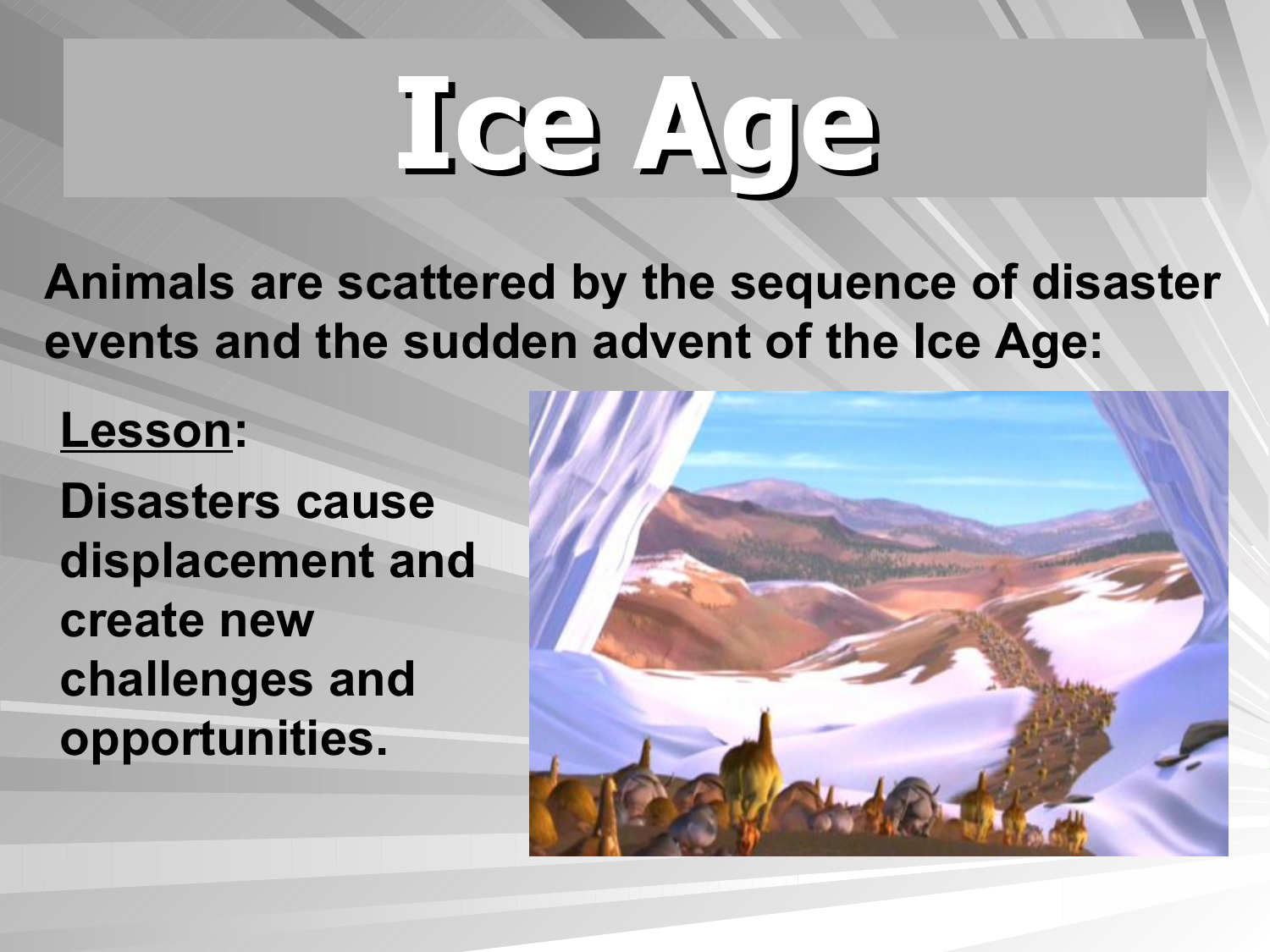**Diverse animals band together in a herd:**

**Lesson:** 

**The imperative of survival creates unexpected collaborations and blends together the talents of unusual partners.**

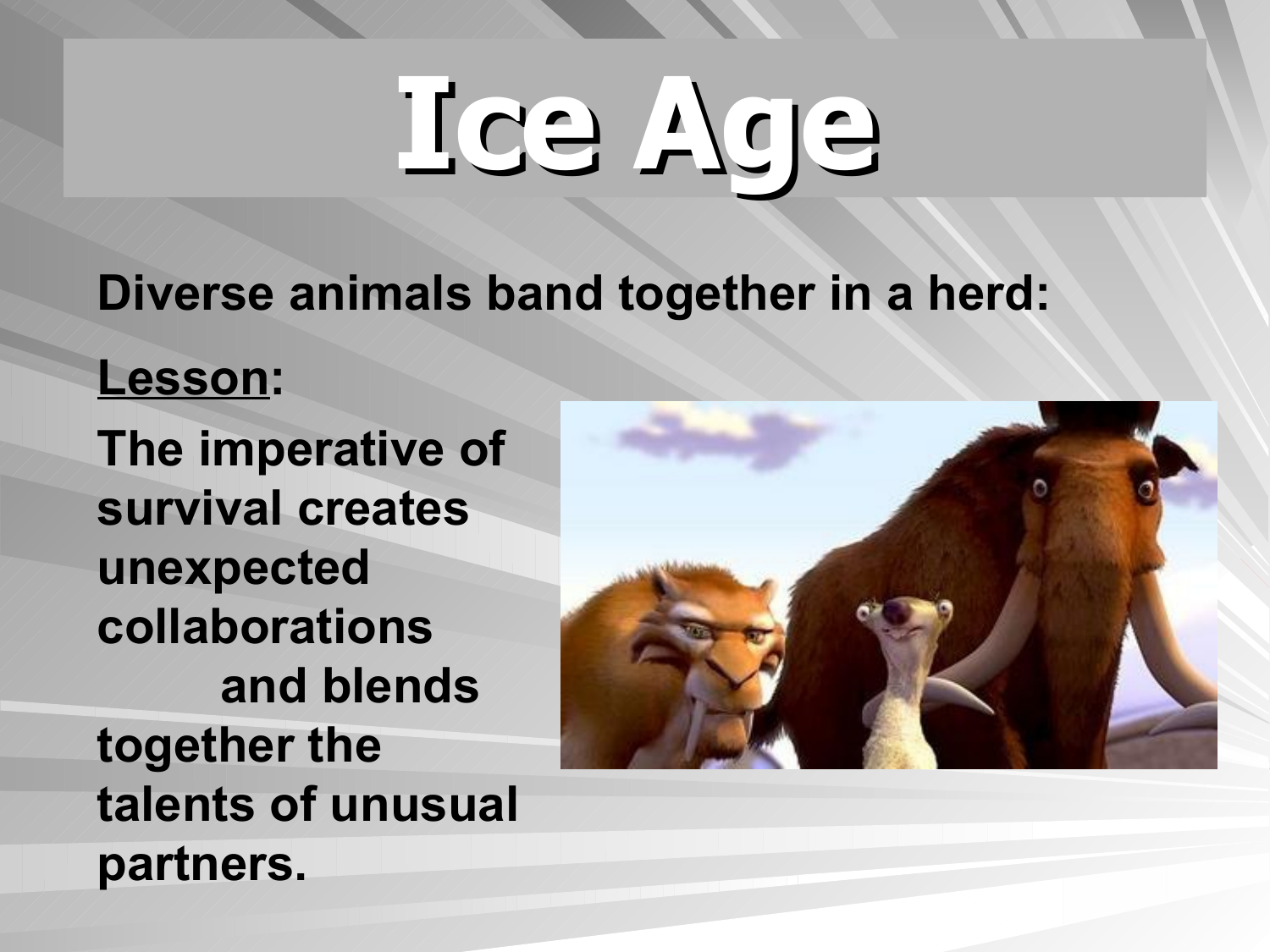**Usually aloof and self-serving tiger takes on a role of service to new partners:**

#### **Lesson:**

**In disasters, persons may change traditional roles to best serve the cause of survival and rescue.**

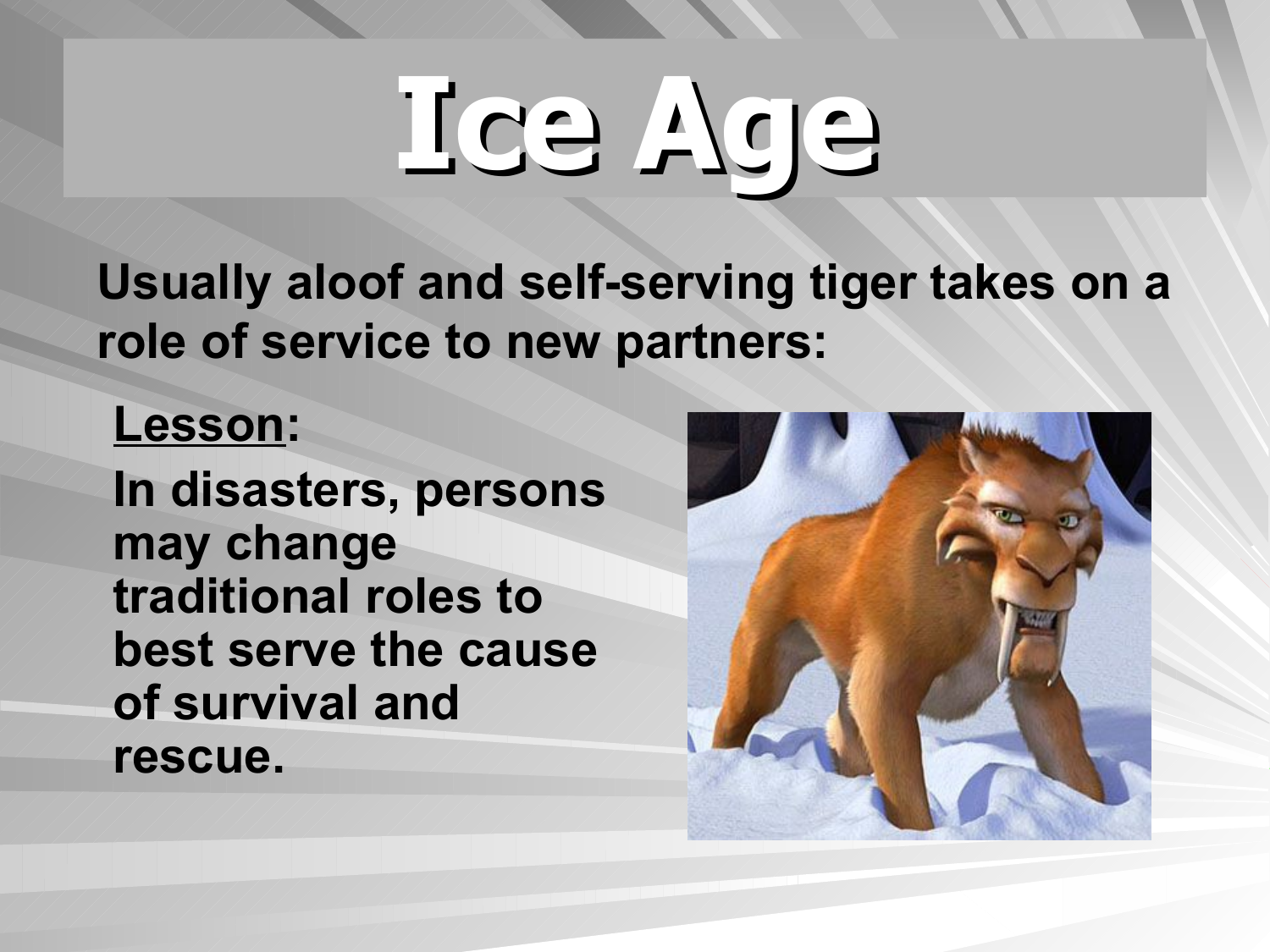**Tiger defends human baby against attack from menacing pack of other tigers:**

#### **Lesson:**

**Disasters provide an opportunity to overcome past animosities, antagonisms, or adversarial relations.**

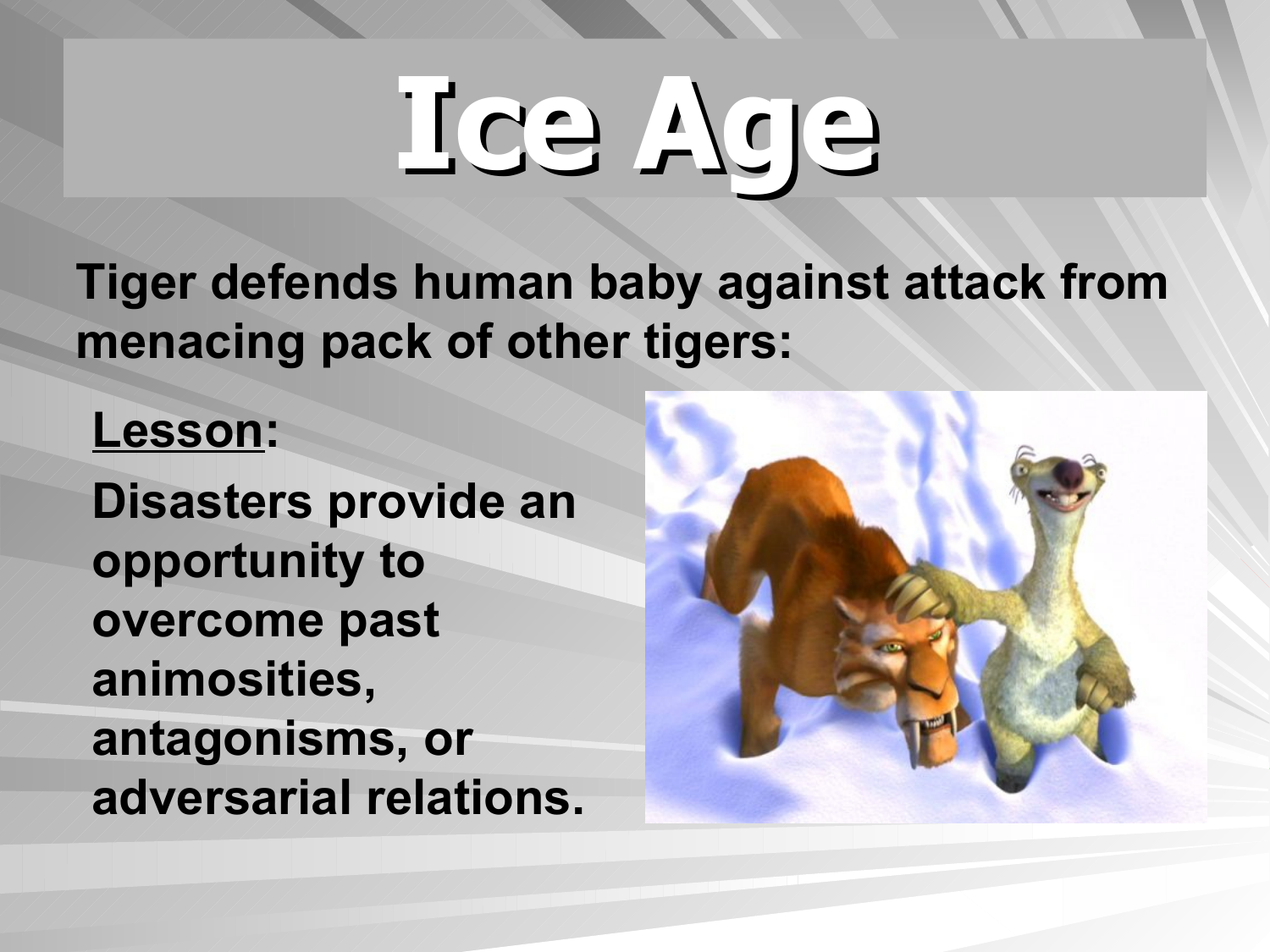**Bulky mammoth saves the life of an agile tiger:**

**Lesson:**

**Altruism—even in the face of personal risk is common in disasters.**

**Lesson:**

**Everyone has a role in disaster preparedness and response.**

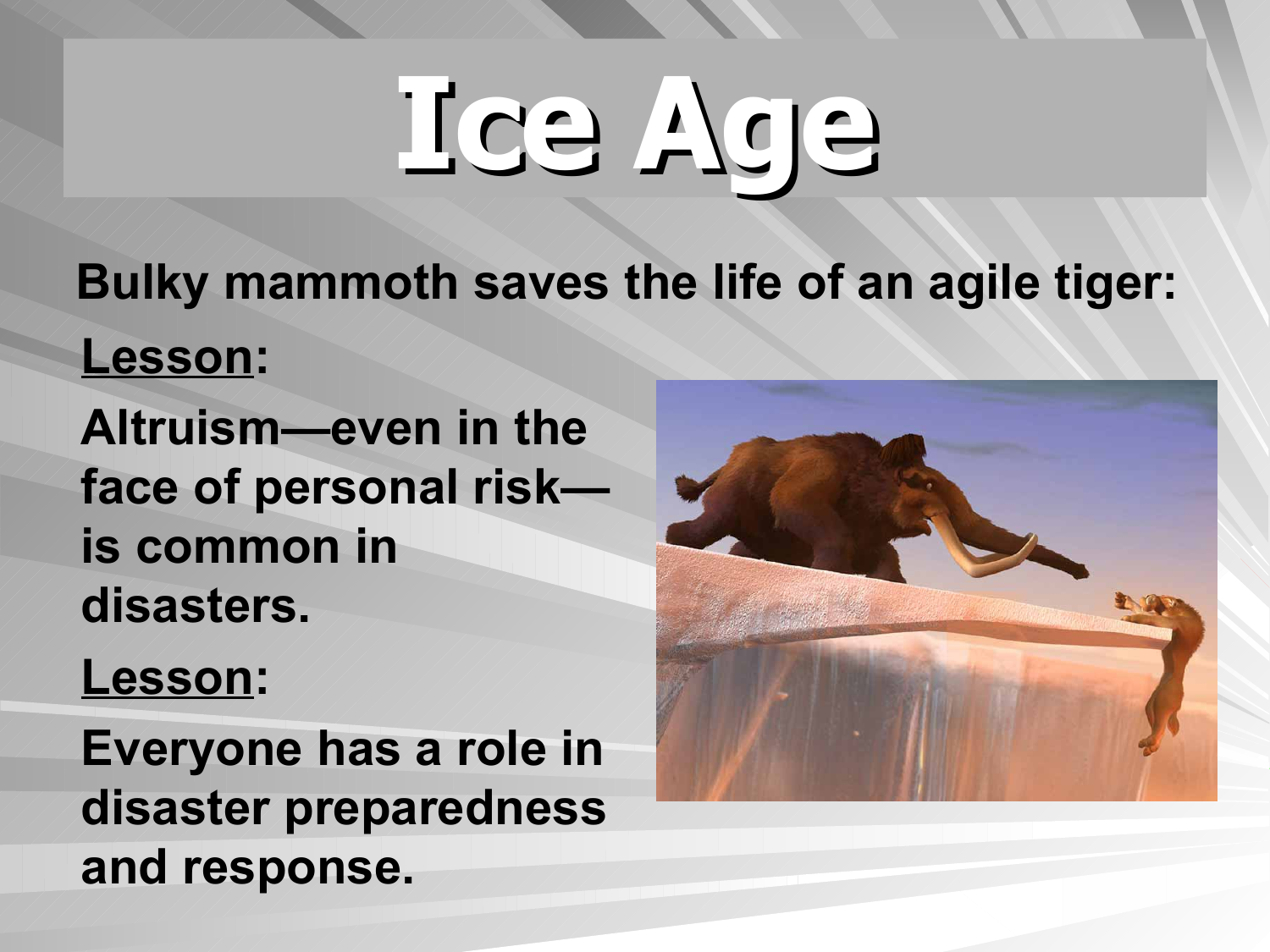**Squirrel industriously follows the acorn across the eras of history but makes no enduring connection with others:**

### **Lesson:**

**Individual survival strategies are good. Collective survival strategies are better, creating options for extending support systems.**